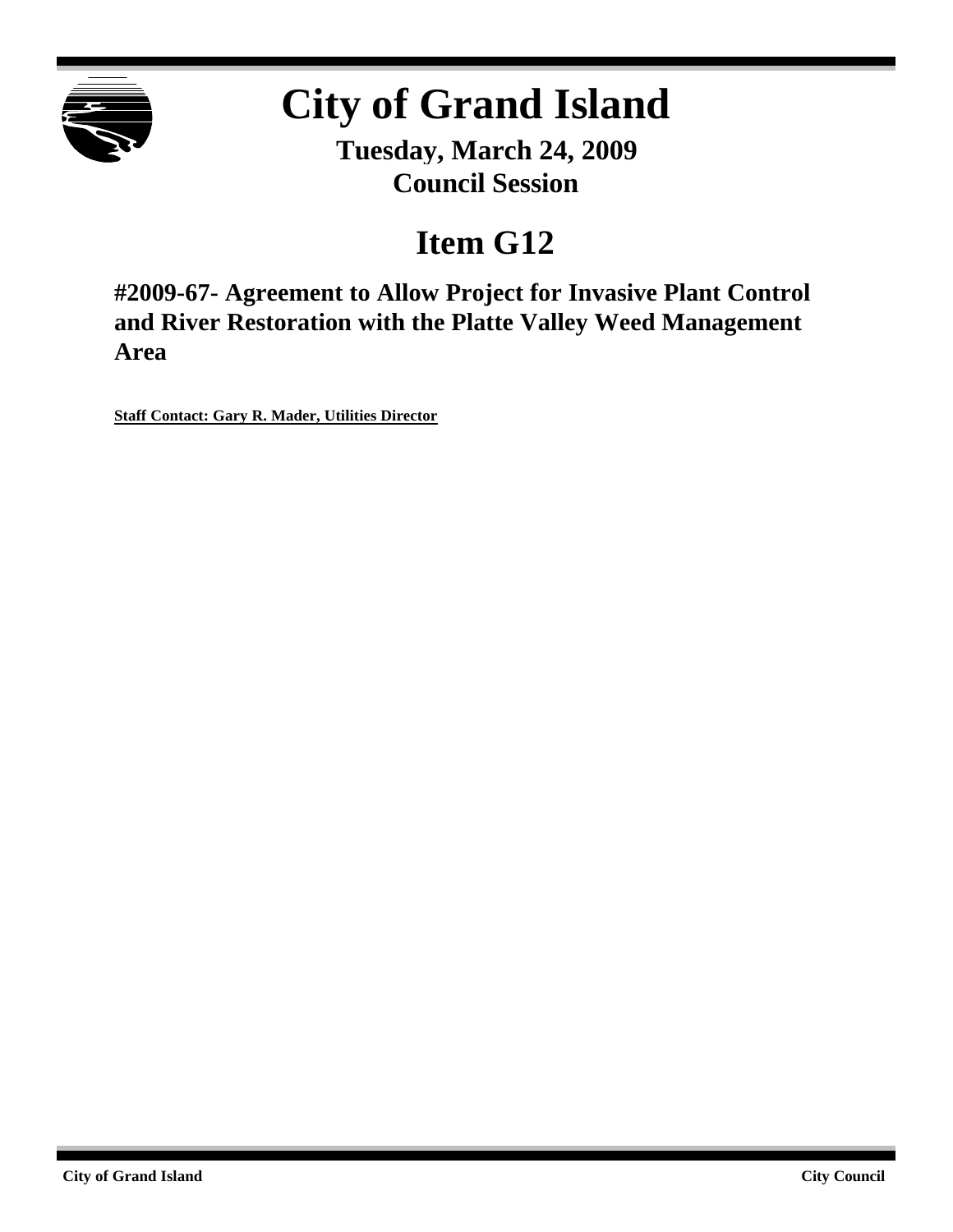## **Council Agenda Memo**

| <b>From:</b>    | Gary R. Mader, Utilities Director<br>Wesley Nespor, Asst. City Attorney/Purchasing                                            |
|-----------------|-------------------------------------------------------------------------------------------------------------------------------|
| <b>Meeting:</b> | March 24, 2009                                                                                                                |
| Subject:        | Agreement to Allow Project for Invasive Plant Control<br>and River Restoration with the Platte Valley Weed<br>Management Area |
| Item $#$ 's:    | $G-12$                                                                                                                        |
| $Presenter(s):$ | Gary R. Mader, Utilities Director                                                                                             |

#### **Background**

The City of Grand Island Wellfield property lies within the braided channels of the Platte River. The northern most channel of the river establishes the property boundary and is a significant source of recharge to the underlying aquifer which provides drinking water to the City. A non-native, invasive Phragmites species has become abundant in this channel and threatens to reduce or redirect necessary water flow.

Phragmites Australis is an aggressive invasive plant species. It is a perennial grass found along rivers, streams, flood plains, and lake shores in Nebraska. Up to 20 feet tall, dense stands of these non-native Phragmites species will produce a thick monoculture and quickly displace native vegetation. With an extensive system of rhizomes extending up to 32 feet in length and capable of producing many new shoots, Phragmites can quickly consume a waterway. This invasive species is a hybrid cross of an aggressive imported landscaping cultivar and a native reed.

On April 15th, 2008, the Nebraska Department of Agriculture (NDA) Director Greg Ibach designated non-native Phragmites as a noxious weed. This designation was put in place to help county weed control officials and landowners address areas of high infestation and prevent further spread of this invasive species.

#### **Discussion**

The invasive Phragmites now dominates vegetative growth in hundreds of miles of Platte River channels, and over just the past few years, has moved into the channels near the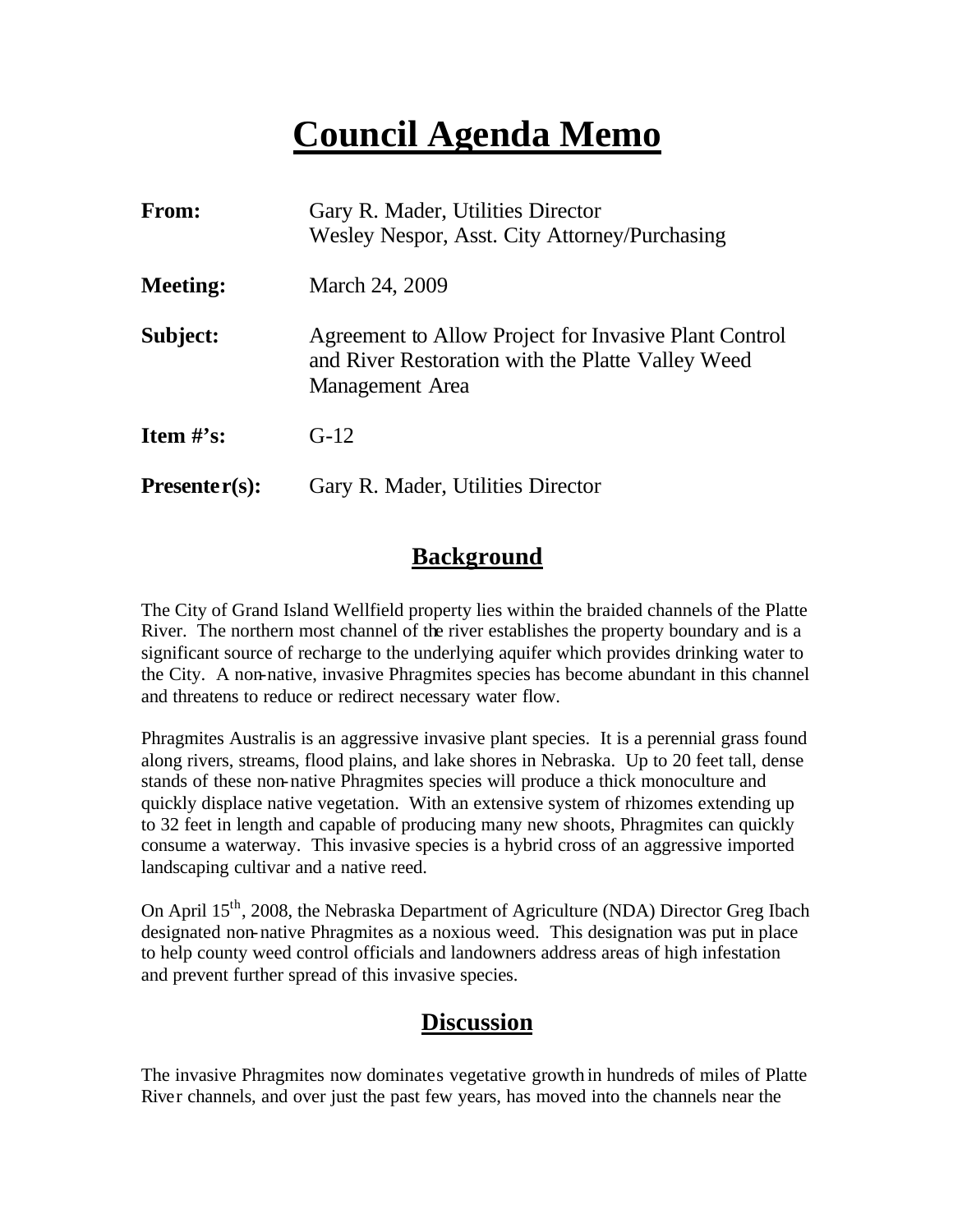City's Wellfield. The species is now required by noxious weed designation to be controlled by property owners. Additionally, by its dense level of growth, this hybrid species inhibits river flows adjacent to the Wellfield.

The Platte Valley Weed Management Area (PVWMA) is a group of public and private agencies and land owners working together to coordinate efforts and expertise to combat the spread of invasive and noxious weed species in the central Platte River drainage area. That group initiated efforts to control the invasive Phragmites species and was awarded a grant from the Nebraska Department of Agriculture to assist in that effort. The City entered into an agreement last year to allow the PVWMA to clear the river channels adjacent to the Wellfield. Manual removal of Phragmites was completed last fall in the central reach of the Platte River including the area surrounding the Wellfield. A follow up herbicide application this Spring is recommended to successfully control re-growth in the area. Copies of the data sheets for the herbicides to be used were sent to the Nebraska Department of Health and Human Services (NHHS) Risk Assessment and Toxicology division for determination of possible effects when used near a drinking water supply. Both herbicides, Polaris by Nufarm and Habitat by BASF, and a surfactant, MSO concentrate, are approved for aquatic use by EPA; and are evaluated as not being a threat to water supply by NHHS.

PVWMA is requesting permission to provide follow up treatment for eradication of Phragmites and other invasive species in the North Channel bordering the Wellfield property. The attached agreement is proposed to allow that access and treatment. There is no cost to the City.

### **Alternatives**

It appears that the Council has the following alternatives concerning the issue at hand. The Council may:

- 1. Move to approve
- 2. Refer the issue to a Committee
- 3. Postpone the issue to future date
- 4. Take no action on the issue

#### **Recommendation**

City Administration recommends that the "Agreement To Allow Project For Invasive Plant Control And River Restoration" be approved.

#### **Sample Motion**

Motion to approve the "Agreement To Allow Project For Invasive Plant Control And River Restoration" with the PVWMA.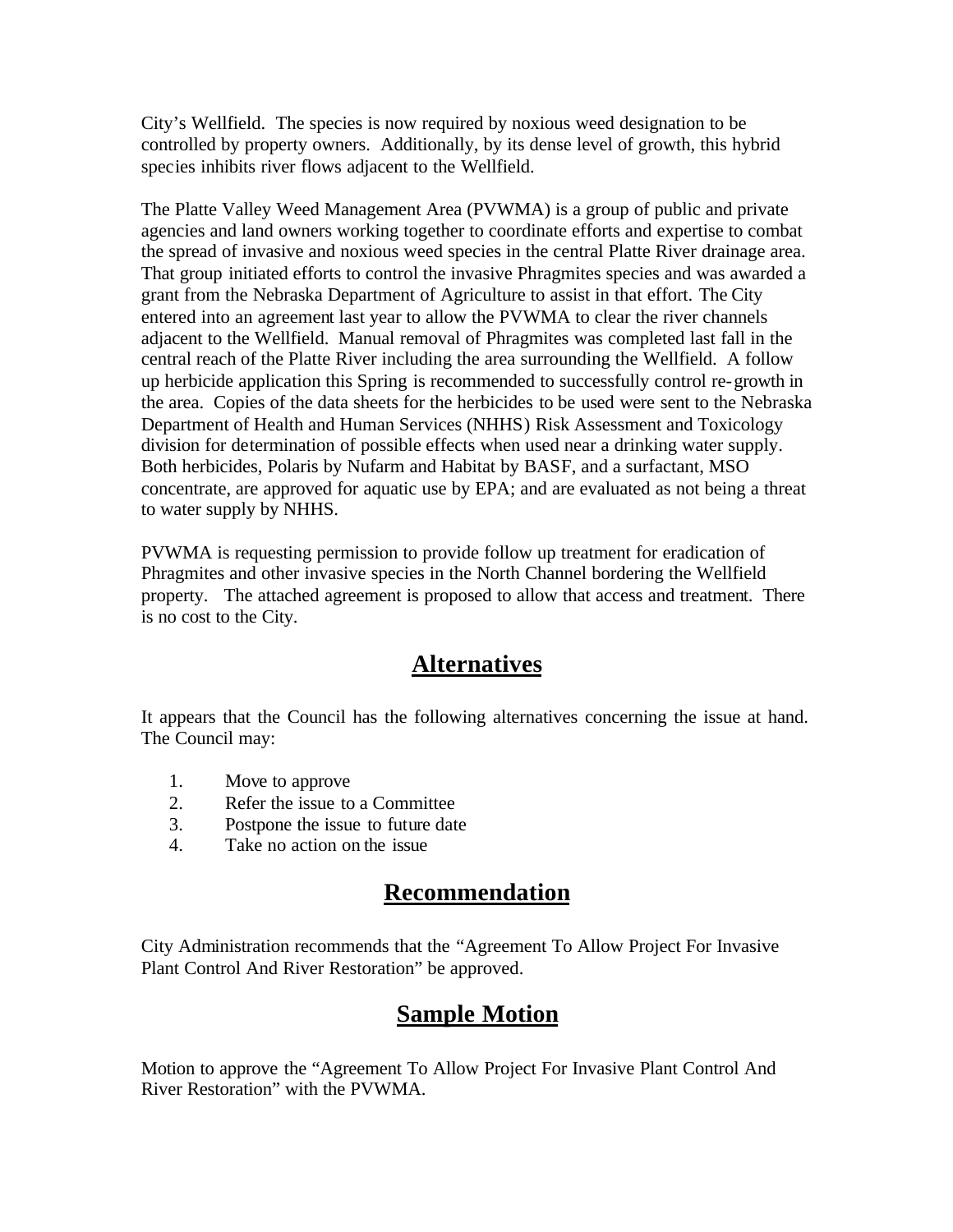

## AGREEMENT TO ALLOW PROJECT FOR INVASIVE PLANT CONTROL AND RIVER RESTORATION

REQUESTING SPONSOR:

| Platte Valley Weed Management Area (PVWMA)               |                         |                |  |  |
|----------------------------------------------------------|-------------------------|----------------|--|--|
| Organization or Group                                    |                         |                |  |  |
| 9730 Antelope Avenue                                     |                         |                |  |  |
| Street and/or Box Number                                 |                         |                |  |  |
| Kearney, NE 68847                                        |                         |                |  |  |
| City and Zip                                             |                         |                |  |  |
| Dick Kincaid-Chairman Platte Valley Weed Management Area |                         | (308) 236-1244 |  |  |
| <b>Contact Person</b>                                    | <b>Telephone Number</b> |                |  |  |

The purpose of this Agreement is to authorize the PVWMA, its employees, agents and assigns to conduct invasive plant control within the river channel of the Platte River, on lands owned by the City of Grand Island and to assure that the City take no action that inhibits conducting this project.

#### PROJECT DESCRIPTION

The Platte Valley Weed Management Area (PVWMA) encompasses 11 counties and approximately 181 river miles of the Platte River. The PVWMA is an association consisting of county weed superintendents, non-government organizations, environmental organizations and local landowners. The PVWMA received a Nebraska Department of Agriculture grant and Central Platte NRD funds to control and remove invasive species within the Platte River and its side channels. This grant, the central Platte River project will address invasive and noxious weed problems within approximately 135 'river' miles of the Platte River between Gothenburg and Central City Nebraska. Historic and present water development on the Platte River and its tributaries has altered the river's hydrology, reducing flows and changing flow chronology.

Phragmities and other invasive vegetative species have formed dense plant colonies that stabilize riverbanks and sandbars forming 'choke' points within the river channel that restricts water movement downstream. The primary goal of this project is to improve river channel flow conveyance through the eradication and clearing of invasive vegetation.

Specifically within the City of Grand Island well field land the PVWMA used mechanical means to remove invasive vegetation that was invading and choking out the river channels. Mechanical means removed the standing plant biomass and will allow water conveyance. Without further management the pre-existing phragmites will re-grow and reduce over-all longterm success of the project. PVWMA would like to perform a follow-up herbicide treatment on previous shredded phragmites as it re-sprouts from roots. Ground based application will be used from Argo's, ATV's, trucks, and or marsh-masters machines. Herbicide applicators will be limited to the following conditions: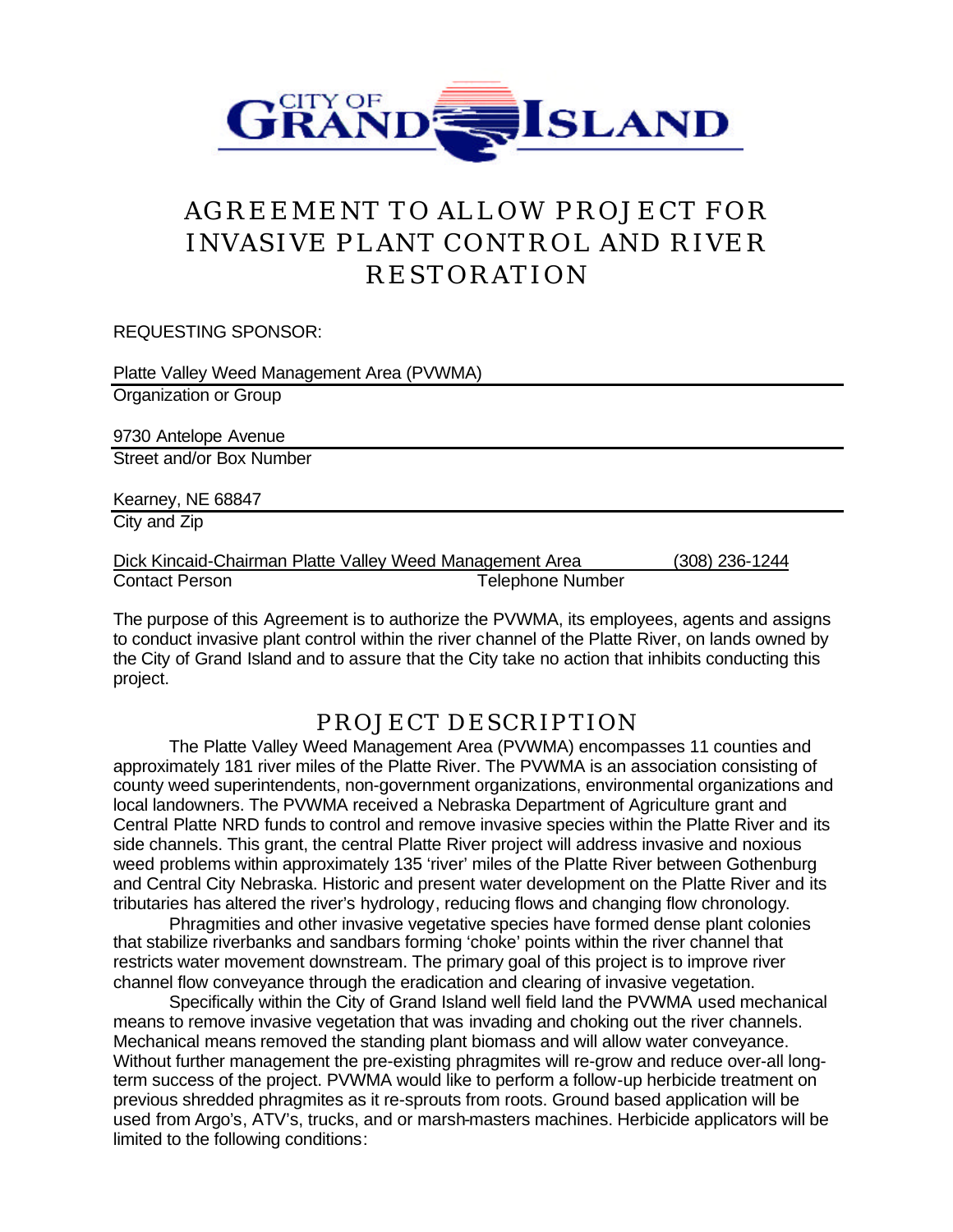#### **Ground-Based applicators will provide and use the following:**

| a.             | Licenses and Permits:       | Provide a copy of Nebraska Dept. of Agriculture Pesticide           |
|----------------|-----------------------------|---------------------------------------------------------------------|
|                |                             | Applicator License.                                                 |
| b.             | Herbicide Mixture:          | 64 oz. Isopropylamine salt of Imazapyr 28.7%, plus 32 oz.           |
|                |                             | methylated seed oil per acre. Brand name Habitat or Polaris         |
|                |                             | herbicides                                                          |
| $\mathbf{c}$ . | <b>Application Volume:</b>  | Sufficient to totally cover target plant without excessive drip, 15 |
|                |                             | gallon per acre minimum.                                            |
| d.             | <b>GPS</b> Guidance System: | Capable of guiding applicator to avoid retreatment of target        |
|                |                             | plants and capable of producing GIS shape files of treated plants.  |
| e.             | <b>Spray Nozzles:</b>       | Capable of droplet-size large enough to accurately control spray    |
|                |                             | application.                                                        |

Approval is hereby requested to enter within the City of Grand Island right-of-way to perform invasive plant control and river restoration.

### AGREEMENT

PVWMA agrees that if granted a permit to do said work, the following stipulations shall govern:

- 1. This application shall have been approved prior to PVWMA beginning any operations as requested herein.
- 2. PVWMA agrees to indemnify and hold harmless the City of Grand Island, its officers and employees from all liability, judgment, costs, expenses, and claims growing out of damages, or alleged damages of any nature whatsoever to any person, property, or third party arising out of the performance or non-performance of said work.
- 3. This permit shall be subject to any laws now in effect, any laws which may be hereafter enacted, and all applicable rules and regulations of local, state, and federal agencies.
- 4. PVWMA agrees to give the City of Grand Island Utility Department 48 hours notice of intention to start operations. Notification shall be given to the City Utility Director, whose address is 100 East First Street, Grand Island, Nebraska, and whose telephone number is 385-5444 extension 280.
- 5. PVWMA shall carry on the work as required and authorized by this agreement with serious regard to the safety of the public, adjacent property owners, and volunteers or employees of the PVWMA.
- 6. PVWMA acknowledges that all personnel involved in this project are directed by the PVWMA and that PVWMA accepts full responsibility for any injuries or damages sustained by or caused by such personnel. The PVWMA acknowledges that they or their employees, agents, and assigns are in no way considered to be employees of the City of Grand Island.
- 7. PVWMA agrees to conduct their activities in a manner so as to not unreasonably interfere with the City of Grand Island or its lessees' use of the property.
- 8. Nothing herein shall obligate the PVWMA to expend any funds for the purpose of removing or controlling invasive plant species or re-vegetating City property. Any such expenditure shall be at the sole discretion of the PVWMA and shall be subject to sufficient appropriations and authorizations. Expenditure decisions by the PVWMA are final, binding and not subject to judicial review.
- 9. Any changes in work scope must be approved, in writing, by the City of Grand Island, Utilities Director prior to implementation.
- 10. The agency or company entering upon City property will comply with the City's requirements for liability insurance, property damage insurance, and workers'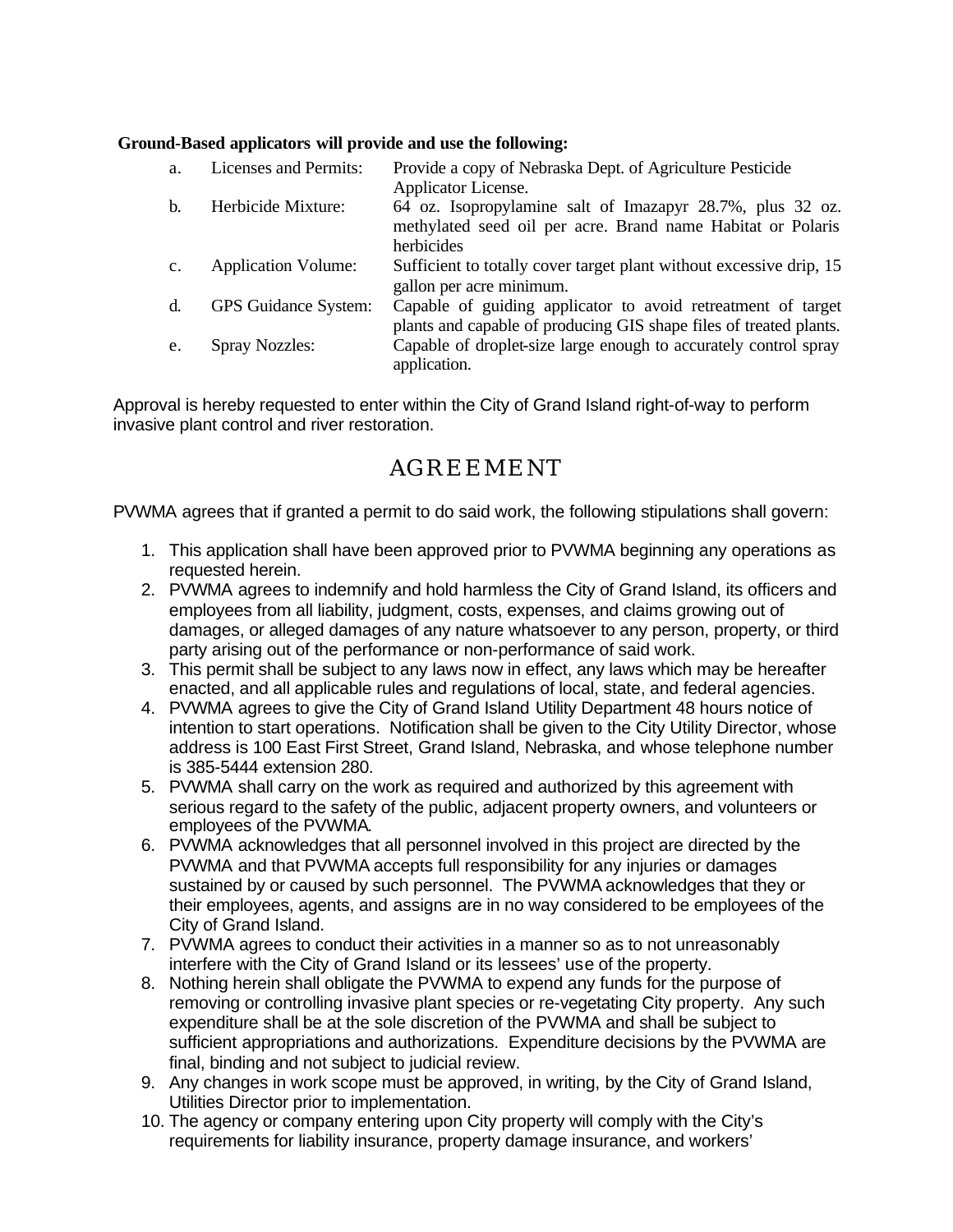compensation coverage. Fueling of equipment will not take place on City property and auxiliary fuel tanks will not be brought upon city property so as to minimize the risk of a chemical spill on the City's well field.

The City of Grand Island reserves the right to terminate this agreement when, at the sole judgment of the City, it is found that PVWMA has not met the terms and conditions of this Agreement.

This Agreement shall remain in force from \_\_May 15, 2009\_\_\_ to \_\_December 31, 2009. PVWMA will be given the option to renew the permit at the end of the Agreement period.

#### **Platte Valley Weed Management Area :**

| By:<br><u> 1989 - Johann John Stone, mars and de final and de final and de final and de final and de final and de final</u> |                                                                                                                       |                               |  |
|-----------------------------------------------------------------------------------------------------------------------------|-----------------------------------------------------------------------------------------------------------------------|-------------------------------|--|
|                                                                                                                             | Dick Kincaid, Chairman                                                                                                |                               |  |
|                                                                                                                             | CITY OF GRAND ISLAND, NEBRASKA                                                                                        |                               |  |
| By:                                                                                                                         | <u> 1989 - Johann John Stone, meilich aus der Stone († 1918)</u><br>Margaret Hornady, Mayor                           |                               |  |
| <b>Attest:</b>                                                                                                              | <u> 1989 - Johann Barbara, martin amerikan basal dan berasal dalam basal dalam basal dalam basal dalam basal dala</u> | Date: _______________________ |  |
|                                                                                                                             | RaNae Edwards, City Clerk                                                                                             |                               |  |

**\_\_\_\_\_\_\_\_\_\_\_\_\_\_\_\_\_\_\_\_\_\_\_\_\_\_\_\_\_\_\_\_\_\_\_\_\_\_\_\_\_\_\_ Date: \_\_\_\_\_\_\_\_\_\_\_\_\_\_\_\_\_\_\_\_\_\_\_**

**The contract is in due form according to law and hereby approved.**

Wesley Nespor, Asst. City Attorney